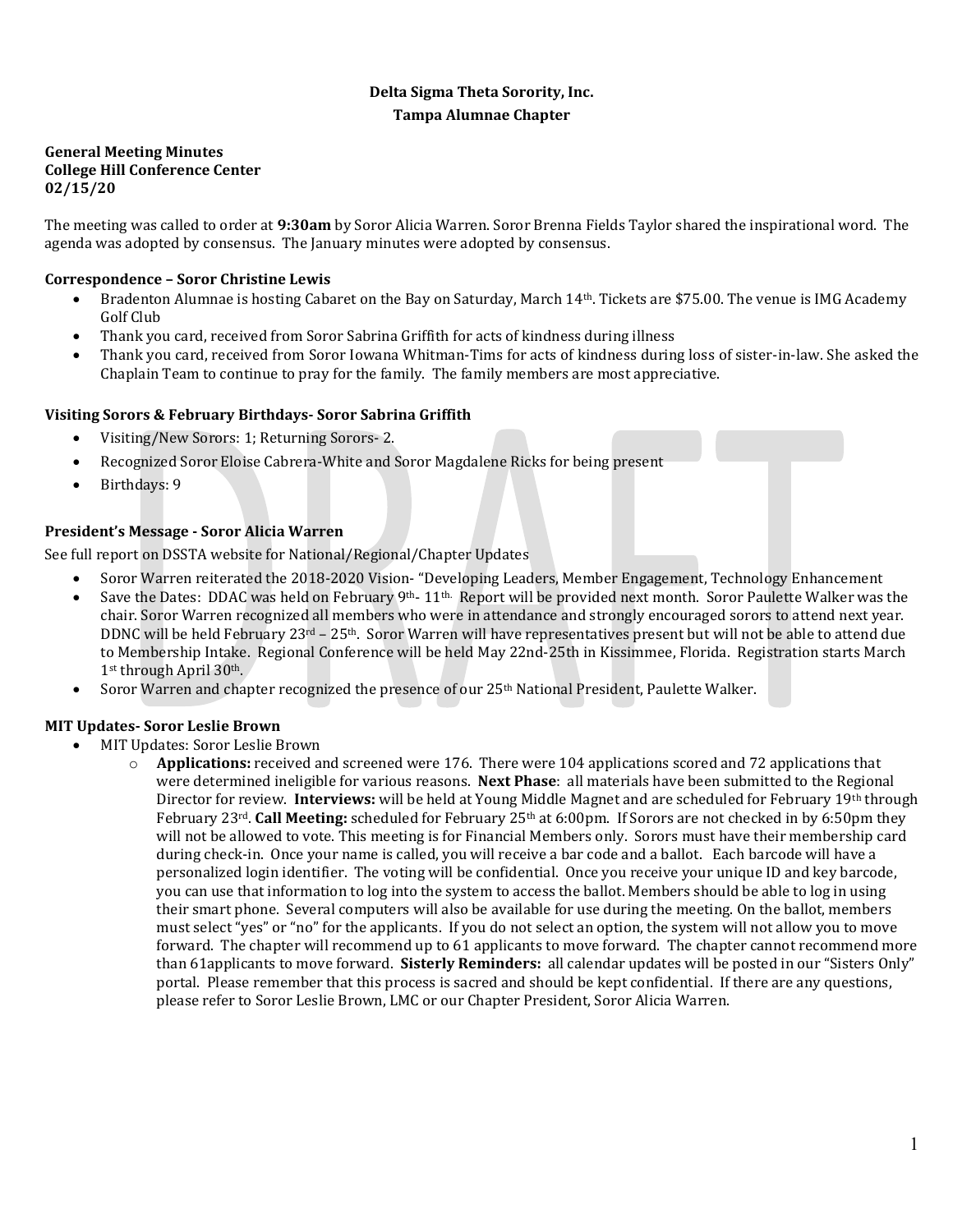## **Executive Board Recommendations/Action items**

• Leadership Initiative

**Action Item.** Due to MIT, requesting change in dates that were previously approved. Need to change dates from February 20th to 27th and from April 16th to 30th. Brenna Fields Taylor moved to accept Executive Board recommendation and Soror Gloria Riddick Williams seconded the motion. Motion Carried (Yes-20, 19, 17,23,25) (No-0)

Sisterhood Month

**Action Item**- It was recommended by the Executive Board to accept the Sisterhood Calendar. Soror Tekeisha Zimmerman moved and seconded as the chair to accept recommendations. Motion Carried (Yes- 23,17,17,25,26); (No-0)

## **Budget and Finance -Soror Tiffany Mitchell & Soror Briana Joseph**

## *See full report on DSTTA website*

- **Budget Report** for **January 2020**: Program Bank Balance-\$127,738.31; Administrative Bank Balance-\$89,661.02; Funds Managed by D.E.L.T.A. INC.- \$9,030.00; Savings BOA \$8,769.40
- **Financial Secretary Financial Report** for January 2020: Income- \$\$13,491.25; Carryover Total from December- \$142,227.91; Grand Total-\$155,719.16
- **Soror Warren wanted to emphasize the following to sorors**: If sorors are currently paying for this year, they have missed opportunity for full participation in MIT. Soror Warren recommended they consider paying for next year dues unless they are planning to attend Regional. Only financial sorors are invited to the MIT Call Meeting to vote. Non-financial sorors can't attend.

## **First Vice President's Report -** Soror Brenda Webb Johnson

*See February VP report and Chapter Meeting PowerPoint on DSTTA website*

- **International Awareness** Soror Jacqueline Jackson stated the committee will donate \$1000 to DREF as a result of T-shirts sales. She thanked sorors for the contributions. April  $7<sup>th</sup>$  is World Health Day. Information will be emailed as to how sorors can support the initiative.
- **Political Awareness** Walinda McKnight-Green reported voting registration was held at the Black Heritage Festival. Registered 4 people. Goal for the year is to register 100 voters. Thus far, 41 have registered. The committee is also working with the Census and has passed out 62 Census packets. The committee is meeting February 27<sup>th</sup> at the Children Board.
- **Scholarship** Soror Tina James, chair. All scholarship applications were obtained and processed electronically. The committee received 35 applications. Interviews will be held March 7th-9th at Tampa Heights on the campus of Lockhart Elementary School. The Scholarship program will be held at University of South Florida on May 7th at 3:00pm.
- Arts & Letter-Soror Shenika Baisley shared the book club was held on February 7<sup>th</sup>. The next one is on May 8<sup>th</sup>. Youth Art Exhibit will be held Saturday on March 7<sup>th</sup> from 11:00am- 2:00pm at Barnes and Nobles. Several authors will be present at the exhibit. Neighborhood soror groups were encouraged to view movies at theaters and television shows on the DST Winter 2020 list.
- **Economic** The committee hosted a Financial Awareness Community Workshop at Middleton High School. Thanked all for participation and support. Topics included Money Management 101. There were 45 people register and 35 attended. The evaluations rated the overall event as "very good and informative". Extended a special thanks to the Public Relations Team and Technology Team for their support of this event. Soror Alicia Warren acknowledged the committee for a job well done and encouraged more sorors to begin attending these community events.
- **Social Action**  Soror Heddie Sumpter shared the committee is planning to disseminate information regarding the Census. They are also seeking how Tampa Alumnae, TA, can have a greater presence with the Census. By April 1st there will be information to disseminate to churches. The Governor did not authorize any funds to provide education or marketing dollars about the Census in Florida. Sorors can market it by going on radio, social media, Facebook, twitter, etc. Sorors are encouraged to share, share, share the information. Faith-based organizations including churches can extend their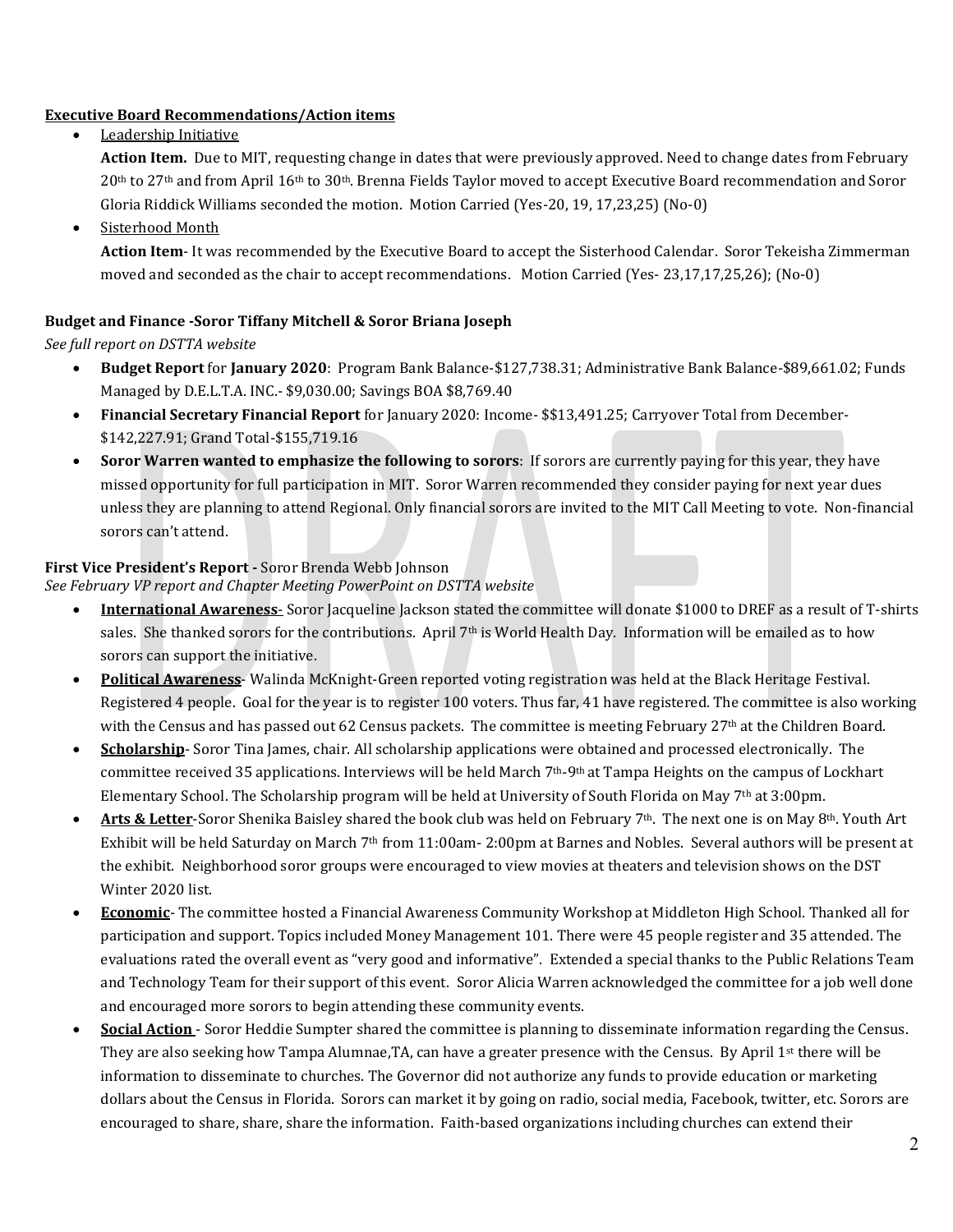computer labs to assist with the Census. Sorors should email Soror Sumpter with suggestions on how TA can do more with the Census.

## **Second Vice President's Report - Soror Sabrina Griffith**

## *See attached February VP report and Chapter Meeting PowerPoint on DSTTA website*

- *Nomination Committee* Soror Devonne Mckeever-Daniels shared a webinar was held February 13th for sorors interested in running for a chapter office. The only requirement for positions is being financial except for President positions, and Treasurer. Those positions have additional eligibility requirements regarding past attendance at Regional Conferences and/or National Conventions. Applications are due March 29<sup>th.</sup> The committee will present a slate in April. Nominations can be made from the floor. Soror Kim Colston facilitated the PowerPoint on "The Day in The Life of DSTTA Leadership. The presentation provided responses to questions from sorors currently in TA leadership.
- **Membership Month** Soror Sabrina Griffith applauded cooperation for Delta Dear Parking. Also, additional Dear tables will be added for chapter meetings. The Sisterhood Calendar is full. Seeking recommendations of churches where the chapter can worship on March 1, 2020. Asking neighborhood groups to put together a community service event involving nursing homes. Membership services is partnering with Arts & Letters to encourage neighbor groups to gather to watch movies or television shows from the DST Winter 2020 List. Name tags are available from Soror Alicia Howell Banks.
- **Archives-** Soror Tonja Brickhouse shared the committee is planning to update the chapter's website highlighting all past chapter presidents. An information form will be sent to past presidents to complete. The forms will assist in gathering the information.
- **Policies and Procedures** Soror Tayanna Richardson shared the deadline to submit proposed changes is by tonight no later than 11:59pm. The chapter will review proposed changes at the next chapter meeting and vote in April to amend or not to amend.
- **Audit Report** Soror Gloria Riddick Williams reported on Quarter 2 Internal Audit Report. The overall finding determined that the chapter does have satisfactory financial internal controls and the review supports the existence and utilization of the controls.
- **Recognized 2 new Delta Dears** -Soror Charlene Honeywell and Soror Jill Atwell

# **Third Vice President's Report -** Soror Angie Brown

# *See attached February VP report and Chapter Meeting PowerPoint on DSTTA website*

- **Queen of Hearts** Soror Paulette Walker. Delta Goes to Wakanda- Sold Out. There will be handicap accessibility at the venue. Information for selection of table will be sent to those who purchased tickets. Example- if soror purchased 5 tickets but sold two to someone else- she will only be able to pick 3 seats and not 5. If soror have ticket(s) and selling them to another soror, please inform Soror Walker. March  $10<sup>th</sup>$  is date for table selection. Sorors will be notified with time for table selection. There will be 3 stations  $(1<sup>st</sup>)$  get in line  $(2<sup>nd</sup>)$  verification of # of seats to select  $(3<sup>rd</sup>)$  go select the seat.
- **NPHC** Soror Estelle Gray presented on behalf of chairs. NPHC is having an event every month to be more visible. There will be a Greek workout at 9:00am on February 22<sup>nd</sup> at Roy Haynes Recreation Center. Bring your own mat, wear paraphernalia and water.
- **Fundraising** A meeting will be held to discuss fundraising for 2020-2021. Committee is working on details for chapter jacket and t-shirt.

## **FOR THE GOOD OF THE ORDER SUMMARY -Soror Christine Lewis**

- The winner for movie- Soror Kim Colston
- Thank you for comfort from Soror Marjorie Griffith
- Thank you for Birthday celebration (70<sup>th</sup> bday) Carollyn Mar
- DDAC pins are available
- New Soror Dears are asked to inform Edith Randolph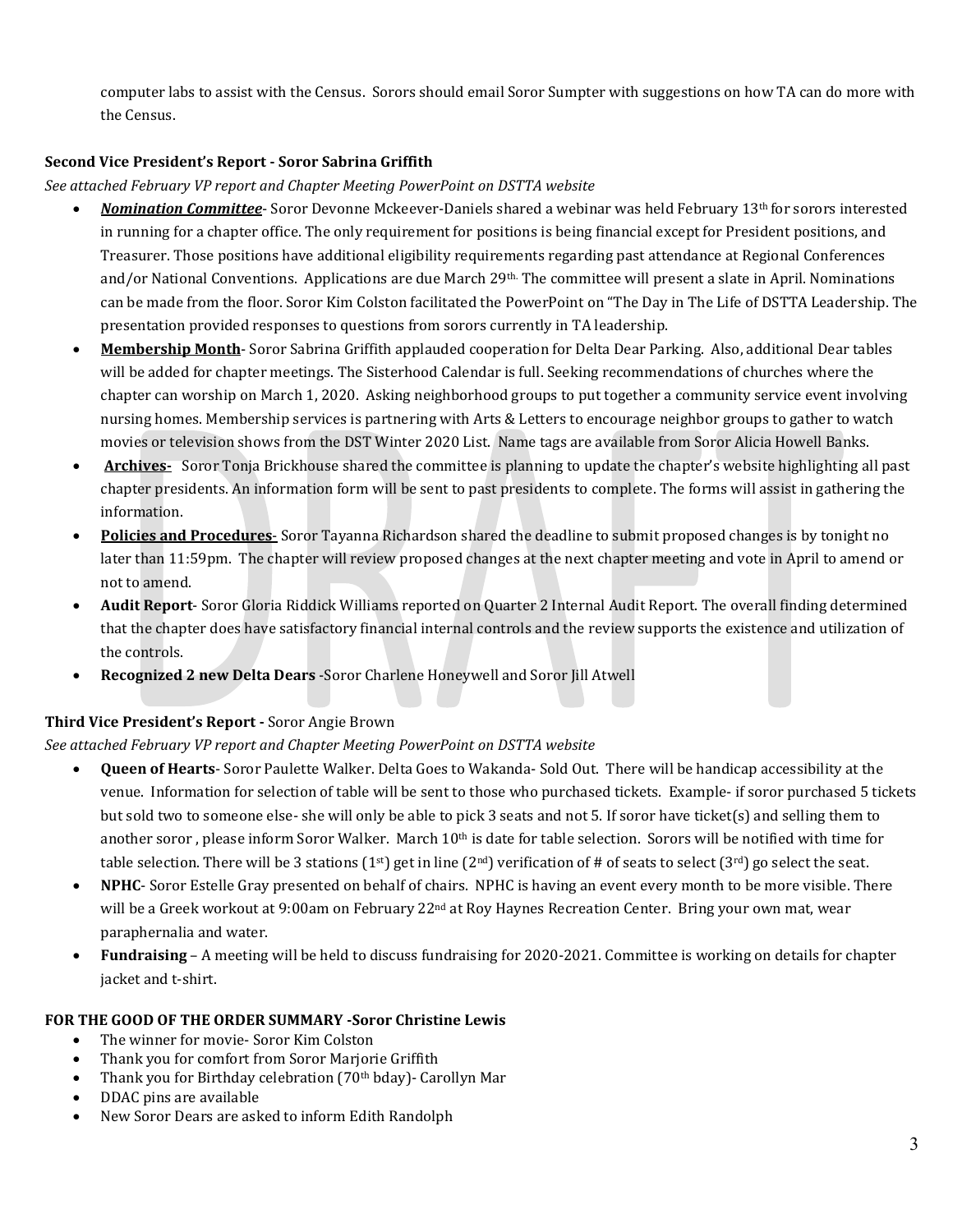- D.E.L.T.A. Inc is hosting scholarship fundraiser at Shulers Burger on February 22nd beginning at 11:00am.
- FAMU Gala will be held on April 4<sup>th</sup>. Tickets are \$100. The speaker is actress Angela Robinson.
- Soror Sandra Cooke thanked sorors for answering call to submit information for newsletter. A special thanks to Soror Dioan Johnson
- Soror Bianca Berry moved to Seattle
- Sabrina Griffith mother is doing VERY Well. Can return home to N.Y. Thanks for all prayers and support

Attendance- Soror Kim Colston provided the following information: 125 members and 3 guests

\_\_\_\_\_\_\_\_\_\_\_\_\_\_\_\_\_\_\_\_\_\_\_\_\_\_\_\_\_ \_\_\_\_\_\_\_\_\_\_\_\_\_\_\_\_\_\_\_\_\_\_\_\_\_\_\_\_\_\_\_\_\_

Meeting adjourned at 11:55am

Respectfully submitted,

\_\_\_\_\_\_\_\_\_\_\_\_\_\_\_\_\_\_\_\_\_\_\_\_\_\_\_\_\_\_\_\_\_

Alicia Warren, President **Dawne Gullatt, Recording Secretary** 

Lorita Shirley, Asst Recording Secretary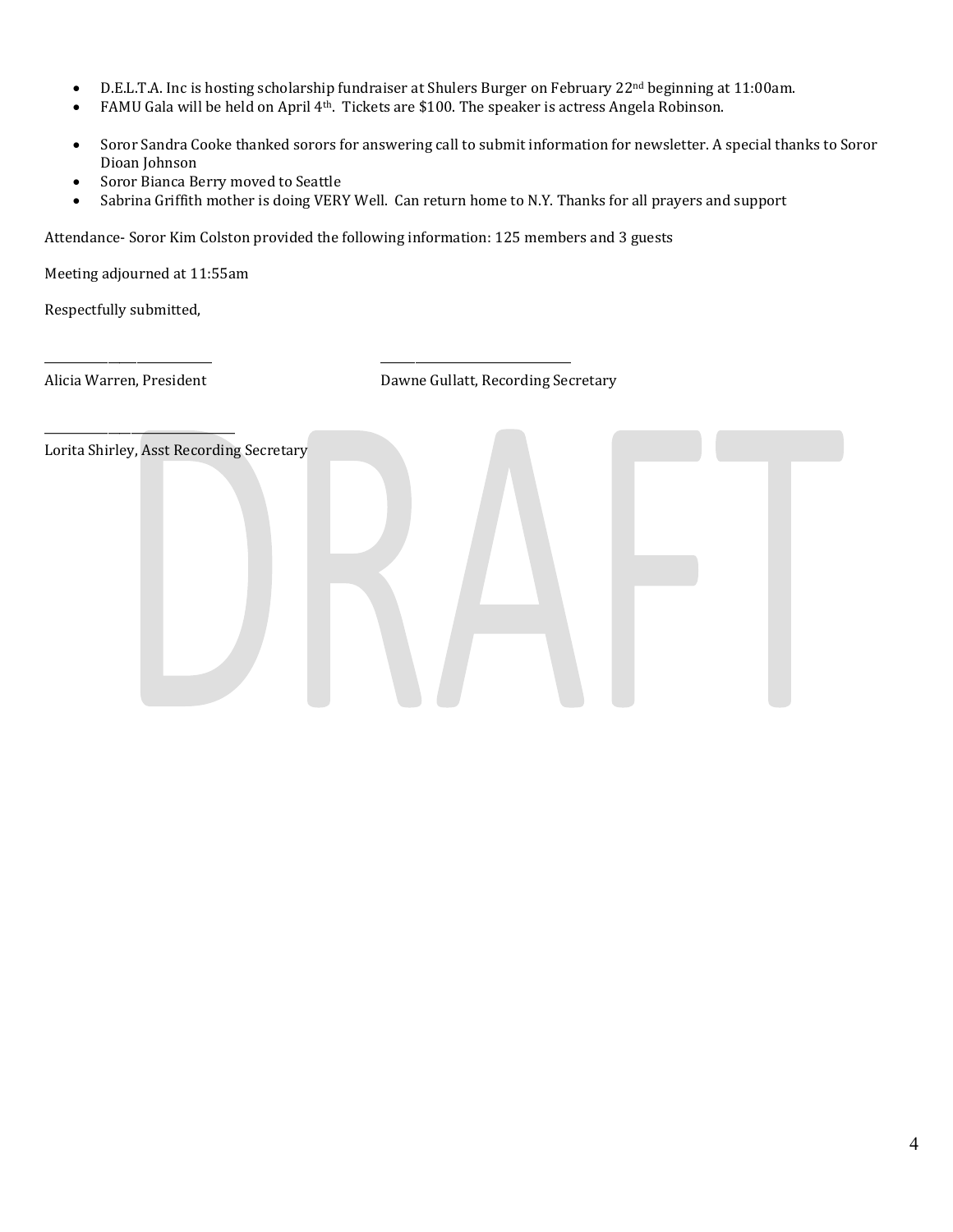

**Program Planning and Development Committee Reports** [Dr. Brenda Webb Johnson,](mailto:firstvp@dstta.com) 1st Vice President – February 2020

**[Arts and Letters Committee:](https://members.dstonline.org/National-Area#arts)** [dsttaarts@gmail.com](mailto:dsttaarts@gmail.com) Chair [Shenika Baisley:](mailto:sbaisley33@gmail.com) [Circle of Sisters Book Club will be held](https://www.eventbrite.com/e/circle-of-friends-book-clubsome-singsome-cry-ntozake-shange-ifa-bayeza-tickets-77630203027) Friday, February 7, 2020 from 6:40-8:30 at the Barnes and Nobles in Brandon, FL. We will be reading "A Brothers Honor" by Brenda Jackson. Save the Date: Youth Art Exhibit, Saturday, March 7, 2020 from 11:00 am – 2:00 p.m. at the Barnes and Nobles in Brandon, FL. Neighborhood Circle Red Carpet Event details coming. Next Committee Meeting: Sunday February 16, 2020 from 7:00 pm – 8:00 pm via Zoom

**[Economic Development Committee:](http://deltasigmatheta.org/economic.html)** [dsttaecondev@gmail.com](mailto:dsttaecondev@gmail.com) Chair [Kay Lee-Smith:](mailto:klee2345@msn.com) Financial planning event on Feb 8, 2020. 9am – noon at Middleton High School. Financial Literacy event is on April 19<sup>th</sup> in combination with Educational Development

Next Committee Meeting: March 24, 2020 7:00 pm – 8:00 pm via conference call

**[Educational Development:](https://www.deltasigmatheta.org/educational.html)** Coordinator[, Angie Fields:](mailto:angie.l.fields@gmail.com) All committees are having their holiday socials for the month of December along with community service projects.

**Delta Gems**: [tampaalumnaedeltagems@gmail.com](mailto:tampaalumnaedeltagems@gmail.com) Chair [Quicta Nicole Walters,](mailto:tampaalumnaedeltagems@gmail.com) co-chairs [Maureen Goins,](mailto:maureengoins@yahoo.com) an[d Sharon](mailto:semple8@hotmail.com)  [Hays:](mailto:semple8@hotmail.com) 61 girls enrolled. 23 Gems and 13 Volunteers. College Tour February 17 – St. Leo and UCF. Next Committee Meeting: March 5, 2020 via Zoom

**Delta Academy**: [tadeltaacademy@gmail.com](mailto:tadeltaacademy@gmail.com) Chair [DeVonne McKeever-Daniels,](mailto:devonnemc9@gmail.com) co-chairs [Jeanine Baron,](mailto:jeaninebaron@yahoo.com) an[d Deidre](mailto:djoseph173@aol.com) [Joseph:](mailto:djoseph173@aol.com) Monthly session in February involved a body development discussion. A meeting was held this month with the parents to anonymously discussed concerns that were shared. College Tour February 17 – St. Leo and UCF Next Committee Meeting: March 2, 2020 at 7:30pm. Via conference call 712-770-5505 code # 215494

**EMBODI**: [taembodi@gmail.com](mailto:taembodi@gmail.com) Chai[r Michelle Stone](mailto:famurat1990@aol.com) co-chai[r Angie Fields:](mailto:angie.l.fields@gmail.com) Boys to Men planning continues for May 30, 2020. College Tour February 17 – St. Leo and UCF

Next Committee Meeting: March 12, 2020;

**[International Awareness and Involvement Committee:](https://www.deltasigmatheta.org/international.html)** [dsttaiaandi@gmail.com](mailto:dsttaiaandi@gmail.com) Chair [Jackie Jackson](mailto:msj626@aol.com) co-chair [Christine Lewis:](mailto:cj2lewis@yahoo.com) We are pleased to announce a donation of \$1,000 to DREF on behalf of Delta House. Thanks to Tampa Alumnae generosity from T-shirt sales, donations and the remaining funds from the Bahamas relief effort. They are collaborating with the American Red Cross and James A Haley Veterans Hospital to serve the homeless population for World Health Day on April 7, 2020. We plan to put blessing bags together and will disseminate on that day.

Next Committee Meeting: March 10, 2020 7:00 pm

**[Physical and Mental Health Committee:](http://deltasigmatheta.org/health.html)** [tapmh@dstta.com](mailto:tapmh@dstta.com) Chair [Julie Williamson](mailto:juliewilliamson2003@icloud.com) co-chair [Kareen Moreland:](mailto:kareenw_nylife@yahoo.com) Pink Goes Red event was cancelled. Planning continues for the 4th Annual Expressions of Determination Strength and Triumph which will be held May 9, 2020. Walk it Out

\*\*Tuesday, 6 pm at International Mall (2223 N. Westshore Blvd) meet at the entrance of California Pizza Kitchen \*\*Tuesday and Thursday, 5:30 pm at the Amphitheater near Waterworks Park (1710 N Highland Ave)

\*\*Thursday, 7 pm at the Brandon Parkway Trail (604 Pauls Dr)

\*\*Thursday, 6:30 pm at Dick's Sporting Goods in Citrus Park Mall (8100 Citrus Park Dr.) at couches in front of the store.

Next Committee Meeting: March 1, 2020 at 7:00 p.m. Every first Sunday via conference call 7:30 p.m. (605) 472- 5396 access code 254640#

**[Political Awareness and Involvement:](mailto:Political%20Awareness%20and%20Involvement)** [dsttapolitical@gmail.com](mailto:dsttapolitical@gmail.com) Co-Chairs [Walinda McKnight](mailto:walindamckgr@msn.com) and Erica Williams: Voter Registration at black heritage festival on January 18, 2020 (all day) at Curtis Hixon Park was well supported by chapter members. 4 citizens registered and 64 flyers were distributed related to the Community.

Next Committee Meeting: February 27, 2020 7:00 pm at the Children's Board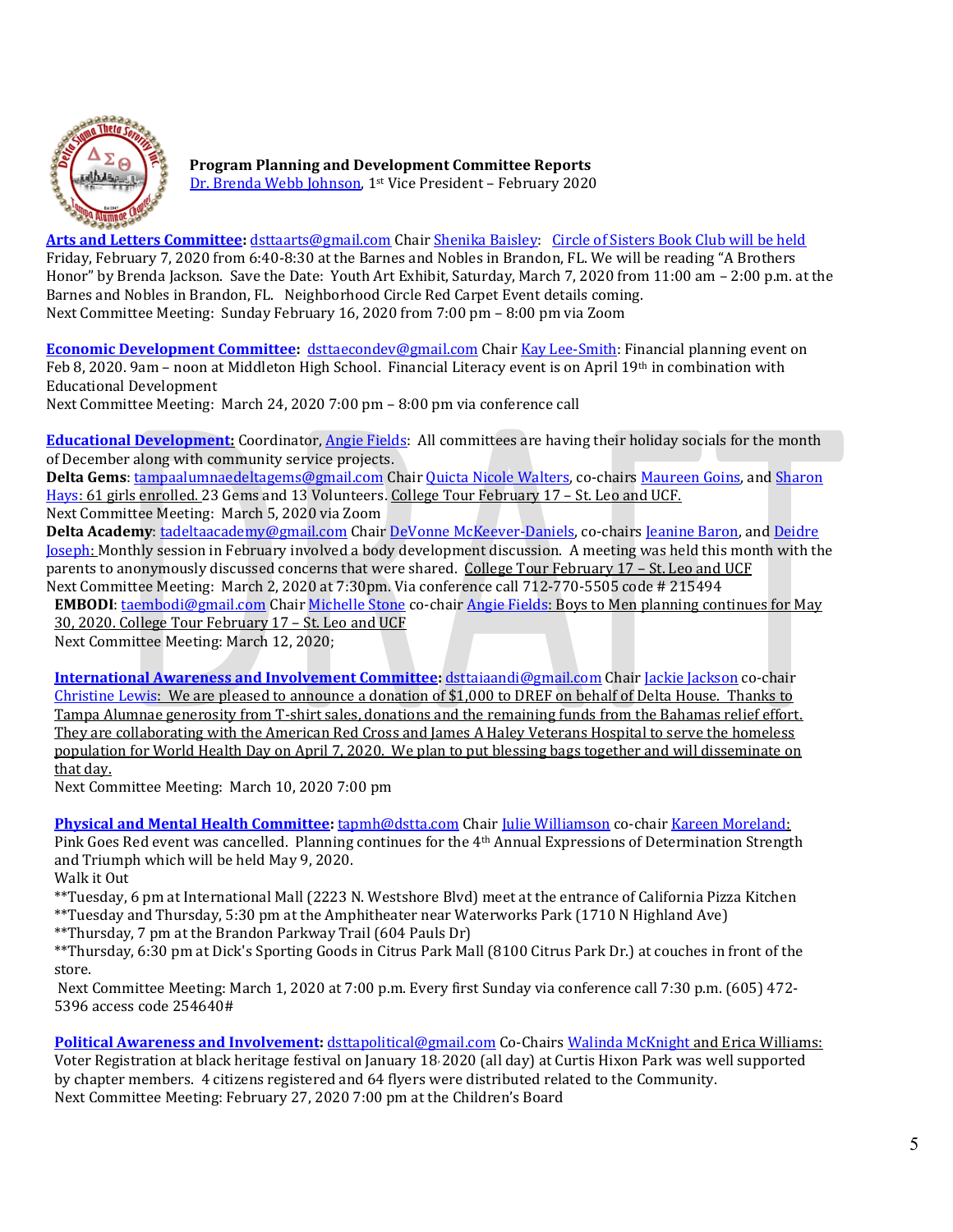**[Scholarship Committee:](https://members.dstonline.org/National-Area#scholar)** [scholarshipdstta@gmail.com](mailto:scholarshipdstta@gmail.com) Chair [Tina James](mailto:tee_jay10@hotmail.com) co-chair [Joanell Lawson:](mailto:jazdst10@msn.com) Scholarship applications received include 4 daughters and sons; 8 educational development, and 35 TA scholarships. Interviews will take place March 2-4 at Tampa Heights Elementary School. Our annual scholarship program will take place on May 3 at 3:00 p.m. at the University of South Florida Alumni Center.

Next Committee Meeting: March 5, 2020, 5:30 p.m. at Tampa Heights Elementary School

**[Social Action Committee:](hhttps://members.dstonline.org/National-Area#social)** [tasocialaction@gmail.com](mailto:tasocialaction@gmail.com) Chair [Heddie Sumpter](mailto:hmshollywd1@gmail.com) co-chair [Audrey Sullivan Moore:](mailto:mammamooreasm@gmail.com) Social Action is gearing up for Census 2020 Complete Count. We have prepared a flyer in English and Spanish. They will be attending Delta Days and the State Capital and the Nation's Capital in the month of February. They will collaborate on strategies with Tampa Metro prior to going to Tallahassee. Next Committee Meeting: March 19 and April 16 at the Children's Board.

**[Risk Management:](https://members.dstonline.org/getmedia/b3270cc4-04eb-4af4-8717-e876aa303f2e/Risk-Management-Manual-September-2017_Amended.pdf)** [dsttariskmng@gmail.com](mailto:dsttariskmng@gmail.com) Coordinato[r Cassandra Thomas](mailto:bbzephyr01@aol.com) Trainers: Brenda Webb Johnson, Angie Fields, DeVonne McKeever-Daniels, and Gloria Williams: All pending volunteers attended a virtual risk mgmt. training on 1/9/20 and have been approved as volunteers. We currently have one Off Site Request form (College Tour) waiting on approval.

**Respectfully submitted by Dr. Brenda Webb Johnson, 1st VP, 813-789-1691[, firstvp@dstta.com](mailto:firstvp@dstta.com)**

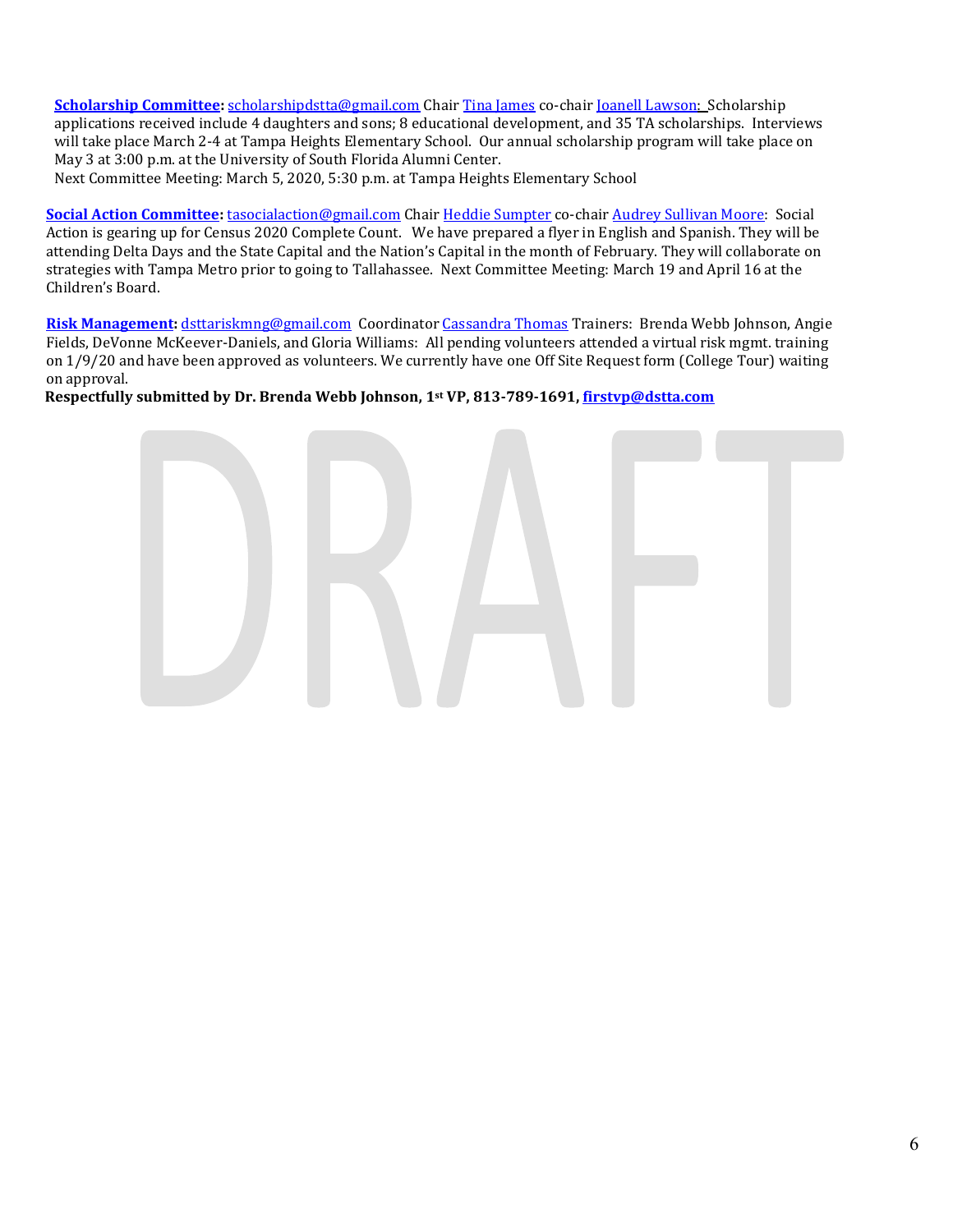

 **Tampa Alumnae Chapter Delta Sigma Theta Sorority, Inc. 2 nd Vice President Report February 2020**

#### **Archives**

• **Chair: Soror Tonja Brickhouse tbrick4140@aol.com** Properties/Storage sub-committee - **Co-chair, Soror Schantel Bobo, tcbfl2000@aol.com**

*Report submitted separately.*

## **Nominating Committee**

• **Chair: Soror DeVonne McKeever-Daniels devonnemc9@gmail.com Co-Chair: Alicia Howell-Banks achowell75@yahoo.com** Report submitted separately.

#### **Grants**

## • **Chair: Soror Tina Fernandez[, tfernandez35@gmail.com](mailto:tfernandez35@gmail.com)**

*The committee has submitted a grant request in partnership with Delta Inc to support the forthcoming youth male symposium. Additional grant options are being explored with other partners.* 

## **Membership Services**

• **Chair: Soror TeKeisha Zimmerman Zimmerman.tekeisha@gmail.com**

*Report submitted separately.*

*Concerns*

• **Co-Chair: Soror Wanda Seigler poppye53@gmail.com**

*Courtesy*

• **Co-Chair**: **Soror Leslie Woods-Brown, drbrown427@verizon.net**

*Delta Connection*

• **Co-Chair: Soror Theresa Cross tcross499@gmail.com**

*Hospitality*

• **Co-Chair**: **Soror Alicia Howell Banks achowell75@yahoo.com**

*Social*

• **Co-Chairs**: **Soror Jacquelyn Bogen yvonne33617@yahoo.com, Soror Chantelle Harrison chantelle.harrison9@gmail.com**

*Please contact the sub-committee immediately to notify them of any events you anticipate using their services throughout the sororal year.* 

## *Delta Internal Development*

• **Co-Chair**: **Soror Nadine Johnson, njdelta40@aol.com**

## *Collegiate Connection*

• **Co-Chair**: **Soror Jasmine White-Bynum, jswhiteb@ncsu.edu**

*It is Collegiate Connection Month. Be sure to reach out to a diva doll to show them alumnae love!*

# *Reclamation*

• **Co-Chairs: Soror Estella Gray estellagray@yahoo.com** 

# *Founders Day*

• **Co-chair: Soror Edith Randolph edithrandolph27@yahoo.com**

# **Technology and Communications Committee**

• **Chair: Soror Katina Robinson ebonykat@tampabay.rr.com Co-chair –Soror Dioan Johnson, djatlast1913@gmail.com** No report at this time.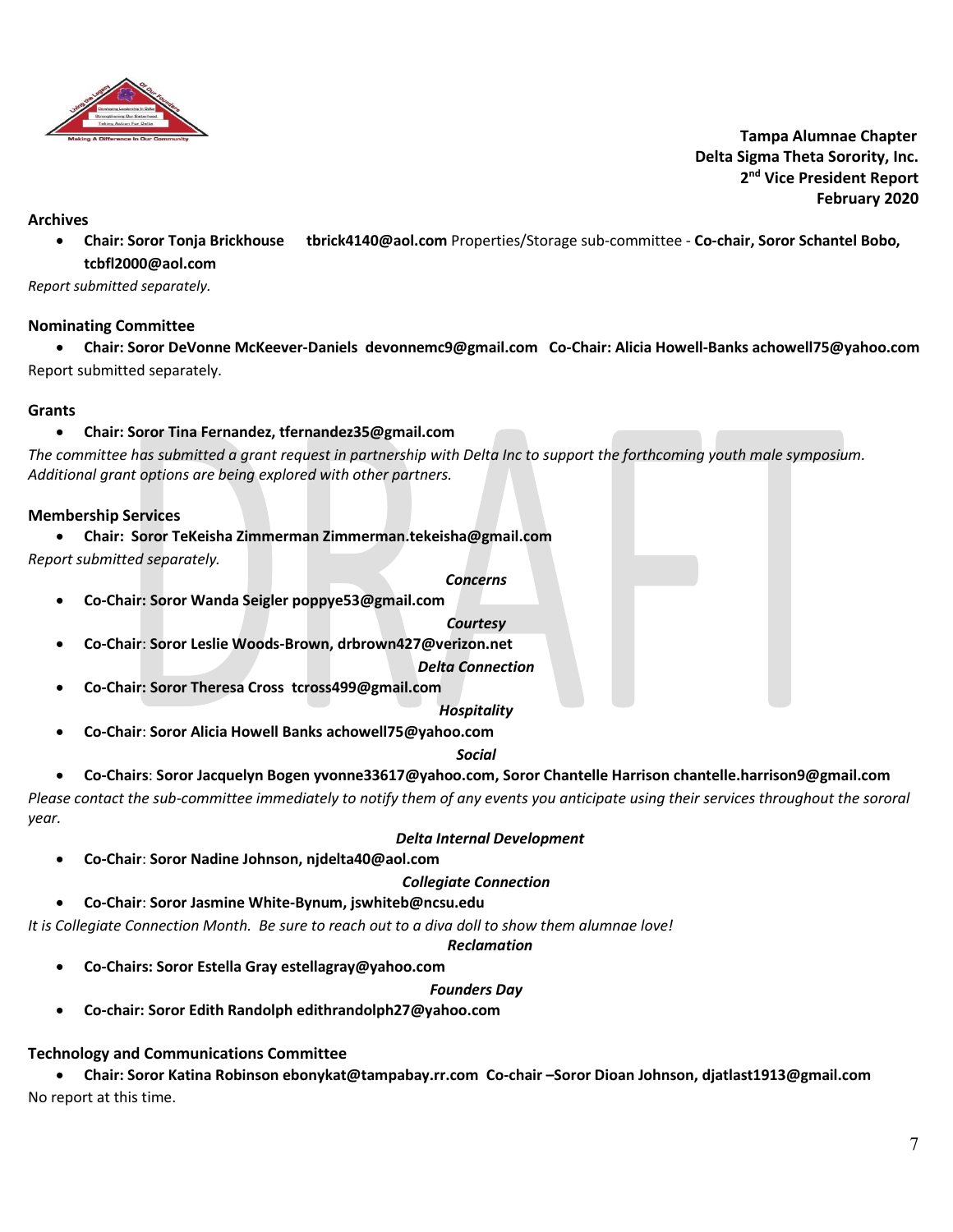## **Ritual and Ceremonies**

• **Chair: Soror Janice Crowley crowleyj002@yahoo.com, Soror Joyce Patterson patsjoy127@yahoo.com**

No report at this time.

#### **Public Relations**

#### • **Chair: Soror Jamel Lanee jlanee1@gmail.com, Co-Chair: Soror Mallory Davis mal.davis1913@gmail.com**

*The committee asks that requests for publicity be submitted 8 weeks prior to the event so there is ample time to create and implement an appropriate plan.* 

*In January, the committee promoted Founders Day, Voters' registration, and the TOBA Breakfast.*

*The committee is currently promoting the following events on social media:*

*\*How Financially Fit Are You?*

*Please join the Economic Development Committee (EDC) and Check Your Financial Fitness as we host DSTTA's Financial Planning Free Community Event, featuring Cliff Parchmon, VP Small Business, Bank of America. The event will be Saturday February 8th, 2020 from 9 AM - 12 PM,*

*\*\*Registration is now open for the next Circle of Friends Book Club Meeting!!*

*The Arts & Letters Committee look forward to discussing "A Brothers Honor" by Brenda Jackson on Friday, February 8, 2020 from 6:30pm - 9:00pm @ Barnes & Nobles, 122 Brandon Town Center, Brandon, Florida 33511.*

## **Policies and Procedures**

#### • **Co-Chair: Soror Tayanna Richardson tqsarichardson@yahoo.com**

*The deadline to submit proposed changes to the chapter's policies and procedures is Saturday, February 15, 2020 at 11:59 pm. The Policies and Procedures (P&P) Committee strongly encourages all members to review the current version of the P&P document located in the "Members Only" portal on the DSTTA website.*

*Proposed changes MUST be typed and placed on the approved change form (Policies and Procedures Proposed Changes Form-Addendum B) located in the "Members Only" portal. I have also attached a fillable pdf version of this form for your convenience. Please submit your form via email by the deadline to tqsarichardson@yahoo.com.*

## **Protocol and Traditions**

• **Chair: Soror Imani Coles Imani.coles@spartans.ut.edu, Co-chair: Soror Marian Lauria-Gibson mslauria1@verizon.net** *Report submitted separately.*

#### **Strategic Planning**

• **Chair: Karen Beard, Co-Chair: Tonja Brickhouse**

No report at this time.

#### **Audit**

• **Chair: Soror Gloria Williams glojean29@earthlink.net**

*Report submitted separately.*

Respectfully Submitted, Sabrina Griffith, 2<sup>nd</sup> Vice President